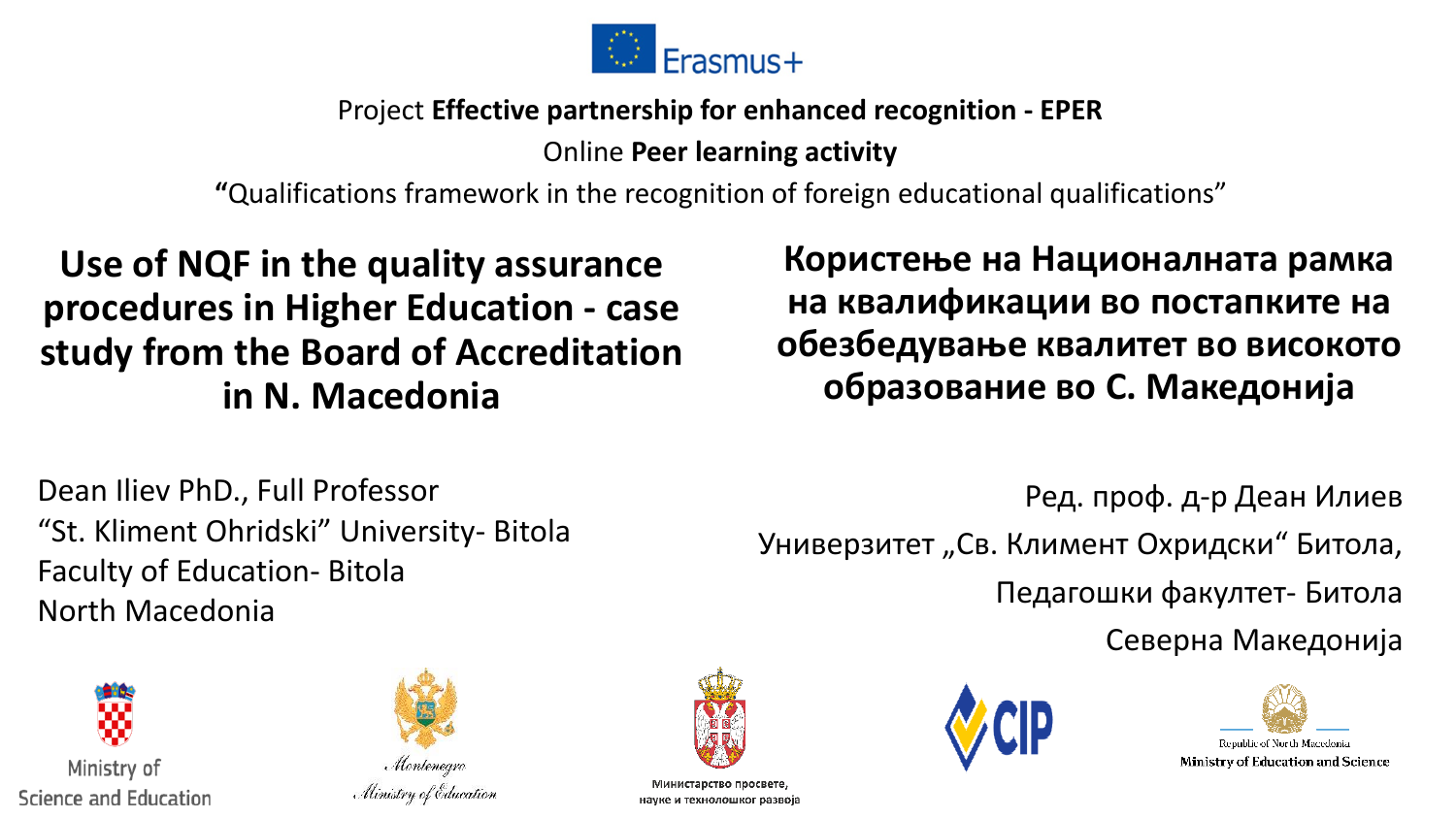### Objectives of the Macedonian Qualifications Framework

- clearly define learning outcomes;
- to establish a system of evaluation of various qualifications within the overall system of qualifications;
- to encourage and develop lifelong learning (lifelong learning);
- to show clear links between different parts of the education system;
- to indicate the passability and progress (horizontally and vertically) through and within all types of education and training (formal, informal and informal);
- to enable international comparability of qualifications;
- to promote the importance of key and professional competencies;
- to provide mobility of the participants in the process of education and training, as well as inclusion in the labor market at national and international level;
- to create a single quality management system;
- to equalize the quality of service providers;
- to ensure cooperation of all stakeholders;
- to ensure compliance with the economic, social and cultural needs of the Republic and
- to be part of the system in correlation with the development of the activities of the European Qualifications Framework.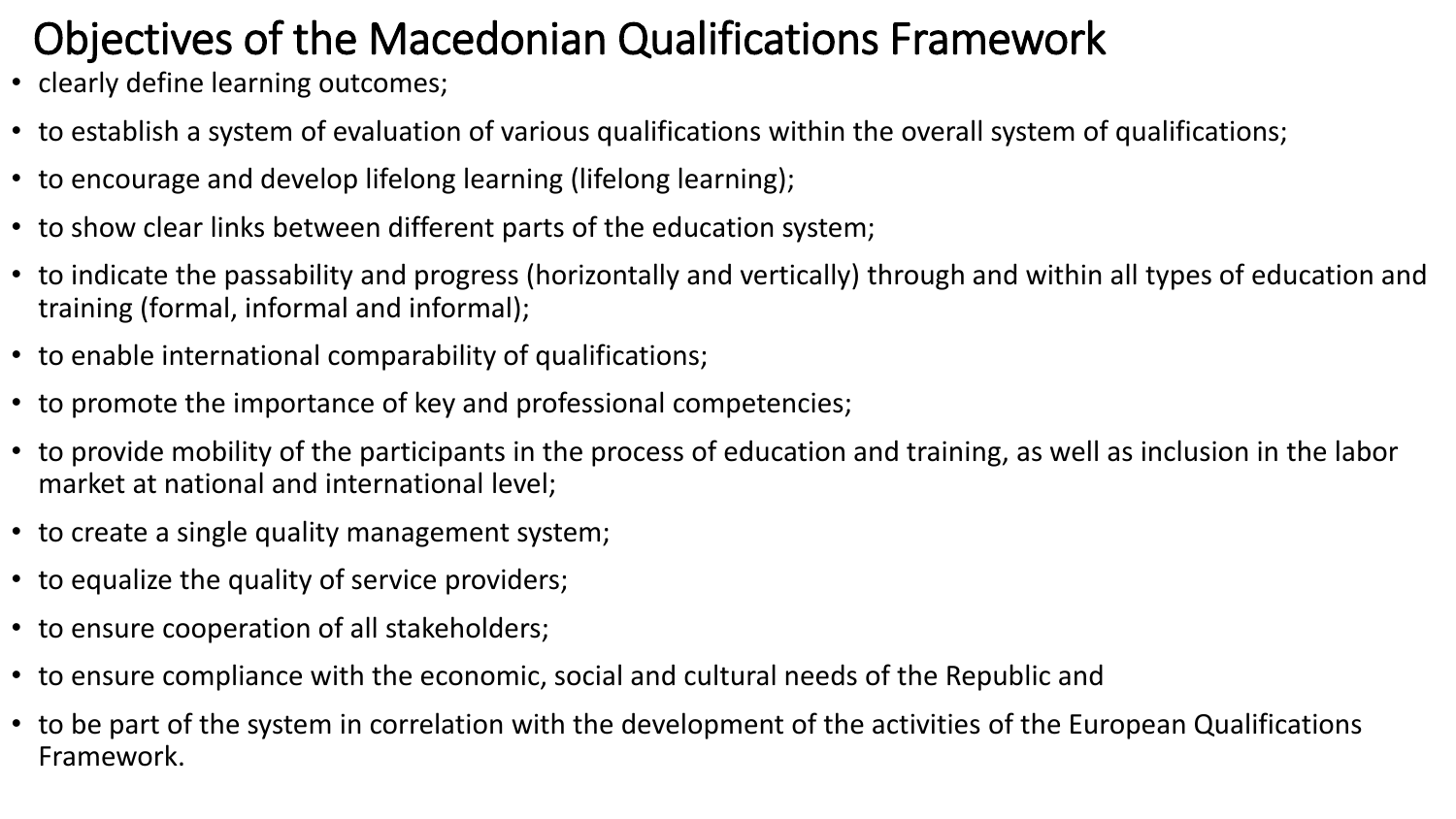## The standard of qualification consists of:

• name of the qualification,

• type of qualification,

• level, ie. sub-level of the qualification,

• qualification code,

• credit value of the qualification,

• description of the qualification and

• content of the qualification (conditions for enrollment, number of compulsory and elective courses, ie. modules, way of checking and criteria for checking the learning outcomes).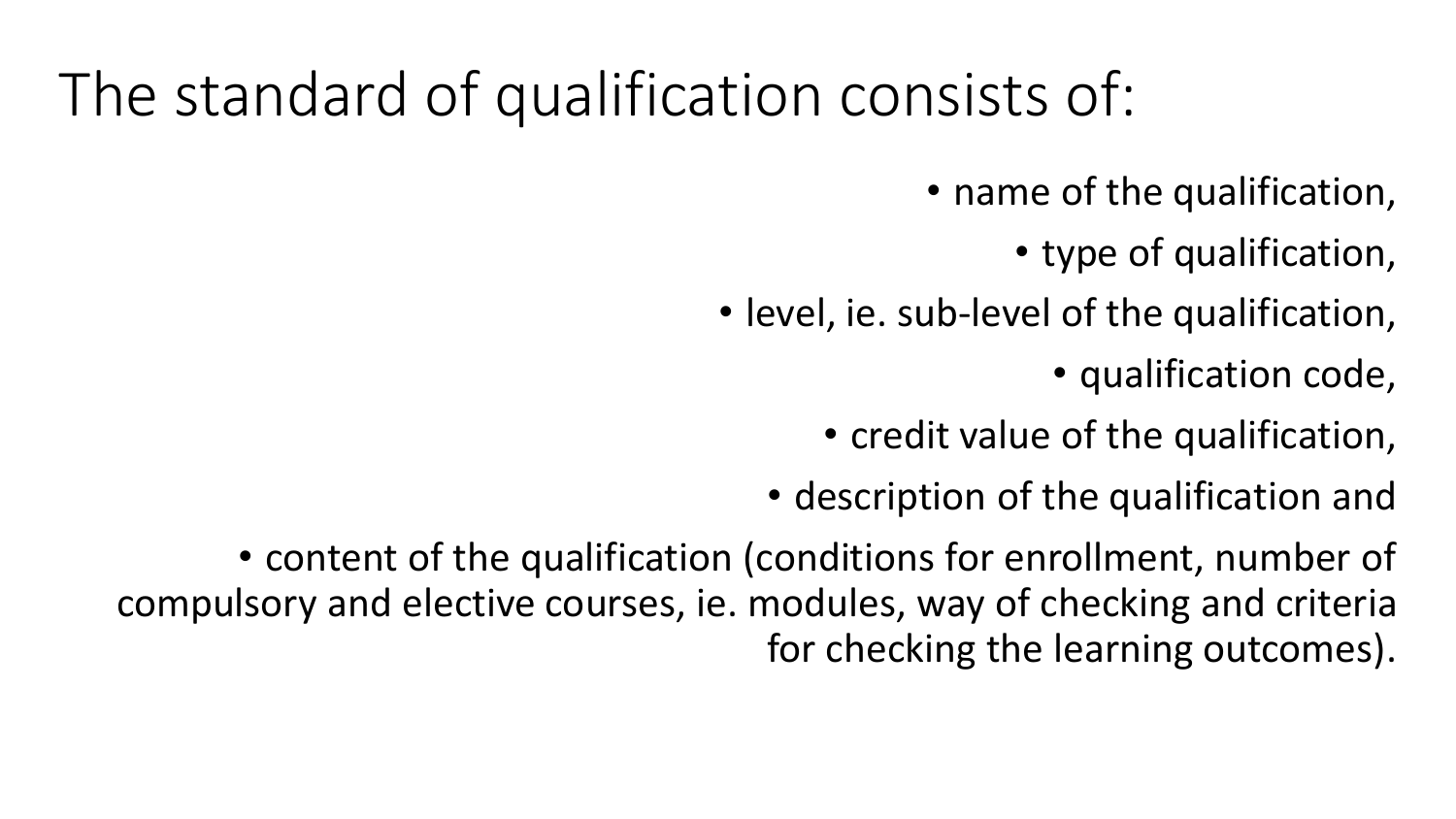# Structure of the Macedonian Qualifications Framework

- levels, ie. sub-levels of qualifications,
- descriptions of the levels and learning outcomes for each qualification level,
- types of qualifications and documents proving the acquired qualification and
- the scope of the qualification.

Закон за Националната рамка на квалификации ("Службен весник на Република Македонија" бр.137/2013 и 30/2016)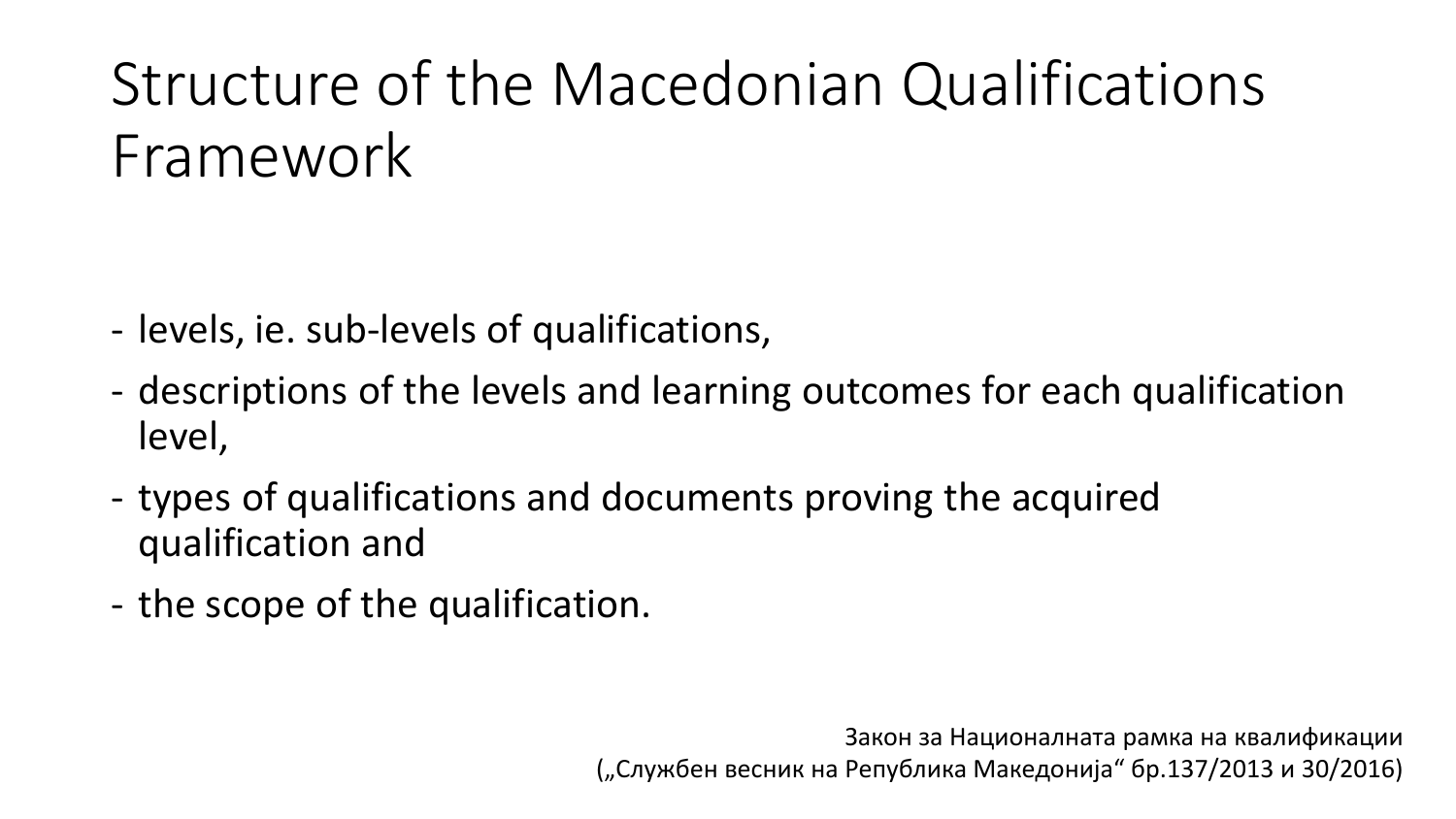### **QUALITY OF HIGHER EDUCATION THROUGH REGULATIONS**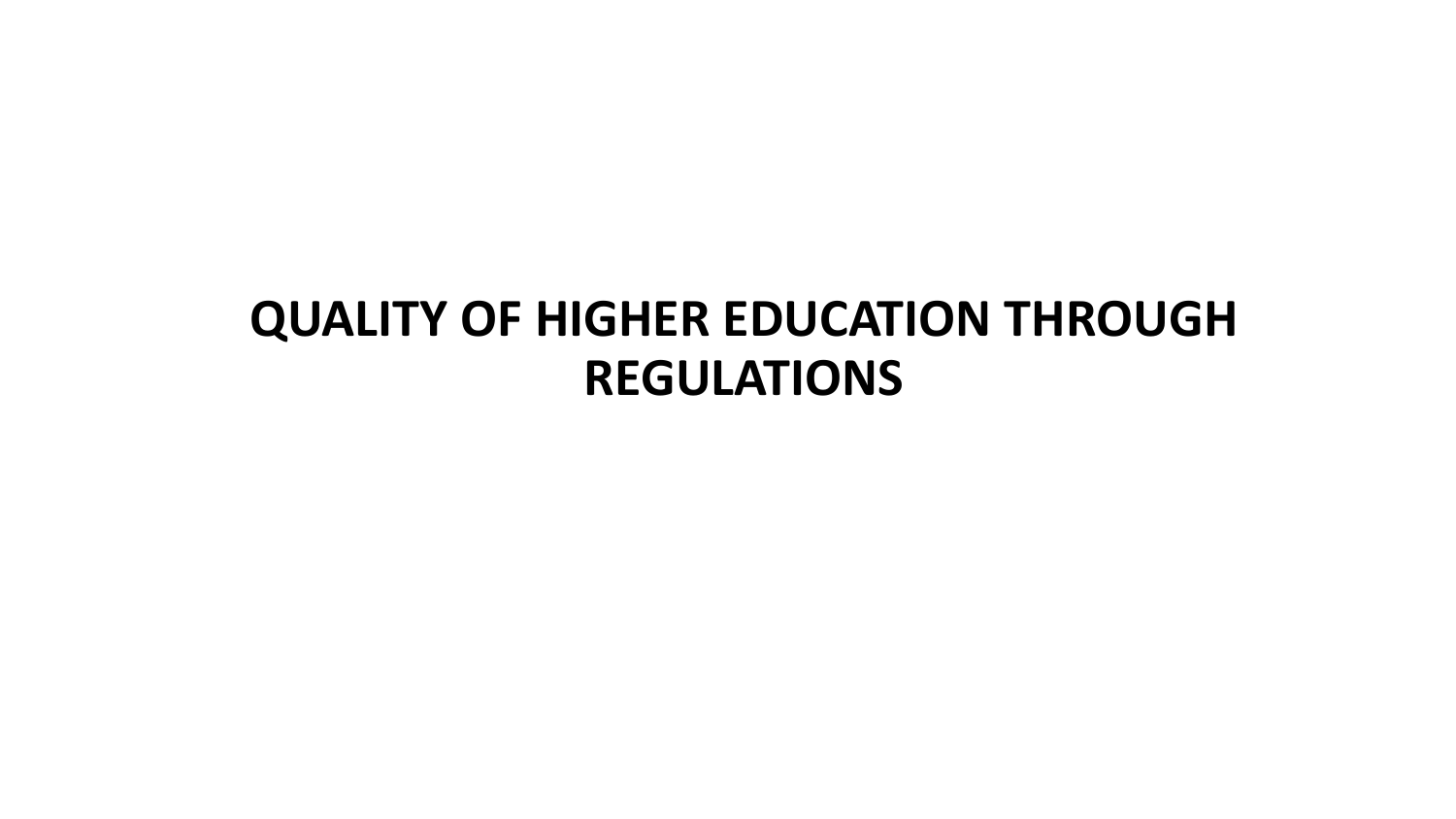#### **OLD law**

**for Higher Education**

#### **PROVIDING AND ASSESSMENT OF THE QUALITY OF HIGHER EDUCATION**

## **NEW law**

**for Higher Education**

### **PROVIDING, EVALUATION, DEVELOPMENT AND IMPROVEMENT OF THE QUALITY OF HIGHER EDUCATION**

- **1. National Council for Higher Education and Scientific Research**
- **2. Agency for Quality in Higher Education**
	- **- Accreditation Board ...**
		- **Evaluation Board ...**
	- **3. Self-evaluation**

### **4. External evaluation**

[https://mon.gov.mk/stored/document/Zakon%20za%20visokoto](https://mon.gov.mk/stored/document/Zakon%20za%20visokoto%20obrazovanie%20NOV.pdf) %20obrazovanie%20NOV.pdf

- **1. Higher Education Accreditation and Evaluation Board**
	- **2. Self-evaluation**
	- **3. External evaluation**

[https://mon.gov.mk/stored/document/zakon-za-visoko](https://mon.gov.mk/stored/document/zakon-za-visoko-obrazovanie-star-mk.pdf)obrazovanie-star-mk.pdf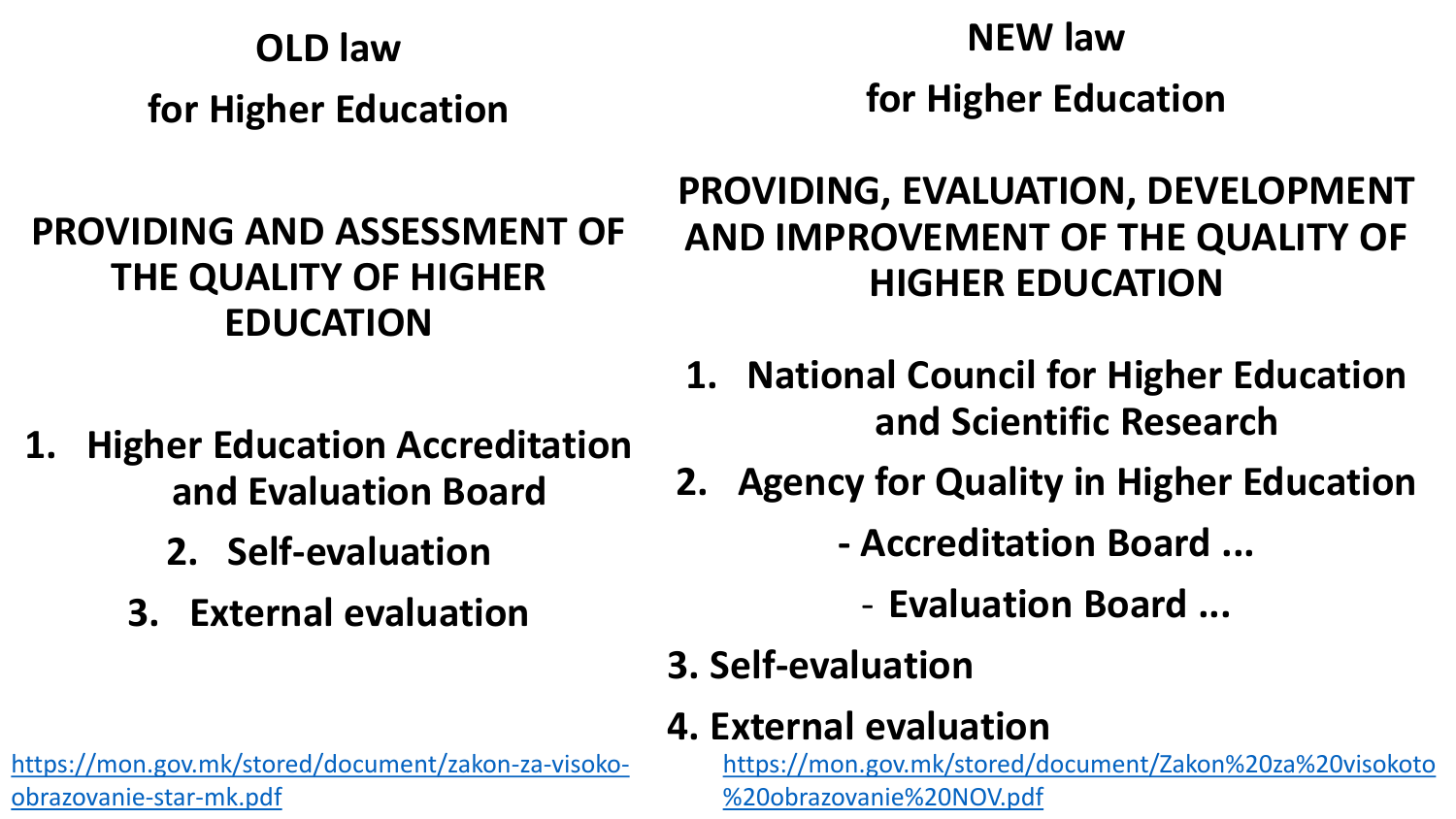#### REFLECTION ON THE PARTICIPATION IN THE QUALITY OF HIGHER EDUCATION (1)

- The legal basis for the evaluation of the elaborations of the study programs did not state the National Qualifications Framework;
- There was an evaluation of documents when submitting the report, and not an evaluation of the conditions and conditions of the higher education institution before, during and after the realization of the study program;
- The opinion of the Board for cooperation and public trust is often not taken into account due to, according to the interpretation of some of the lawyers in the Board, the non-existence of the same in each of the institutions
- The content of the report had to be in accordance with the instructions, and when assessing the quality of the report, more attention was paid to the question "whether" it has the provided elements, than the essence of the content of what was written;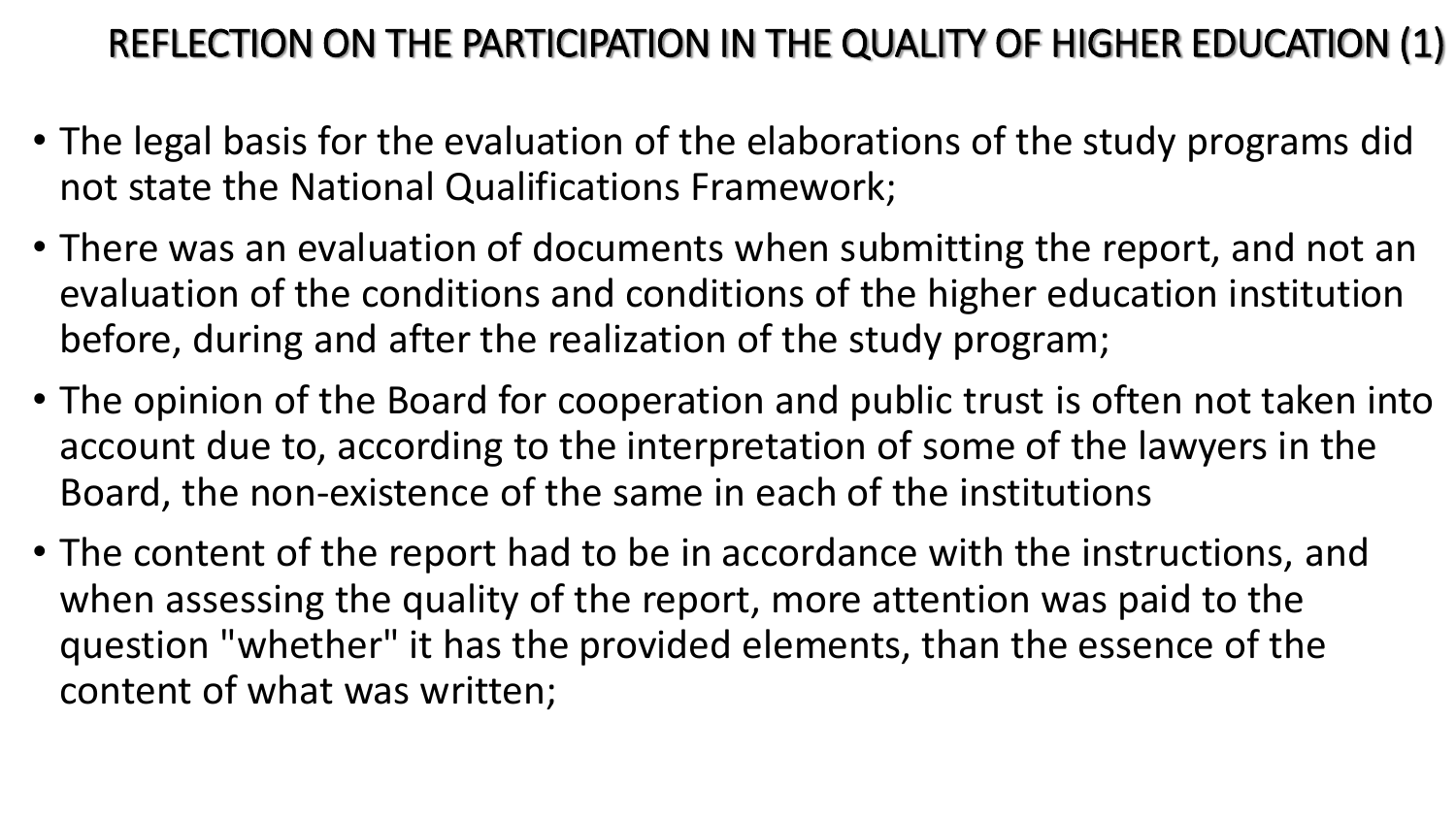### REFLECTION ON THE PARTICIPATION IN THE QUALITY OF HIGHER EDUCATION (2)

- Due to the lack of members in the Board from all scientific disciplines, proposal reports for the study programs are submitted by members of commissions that are "disciplinary close" to the study programs;
- The impossibility of comparability of the study program with programs in the European educational space was justified by the copyright of foreign institutions and the authenticity of our conditions, which was shown through inadequate links for comparison with foreign study programs;
- Students' passability and advancement were assessed only in terms of formal education and vertical advancements;
- The possibility of students for mobility of students from one study program to another in the country and abroad was not subject to evaluation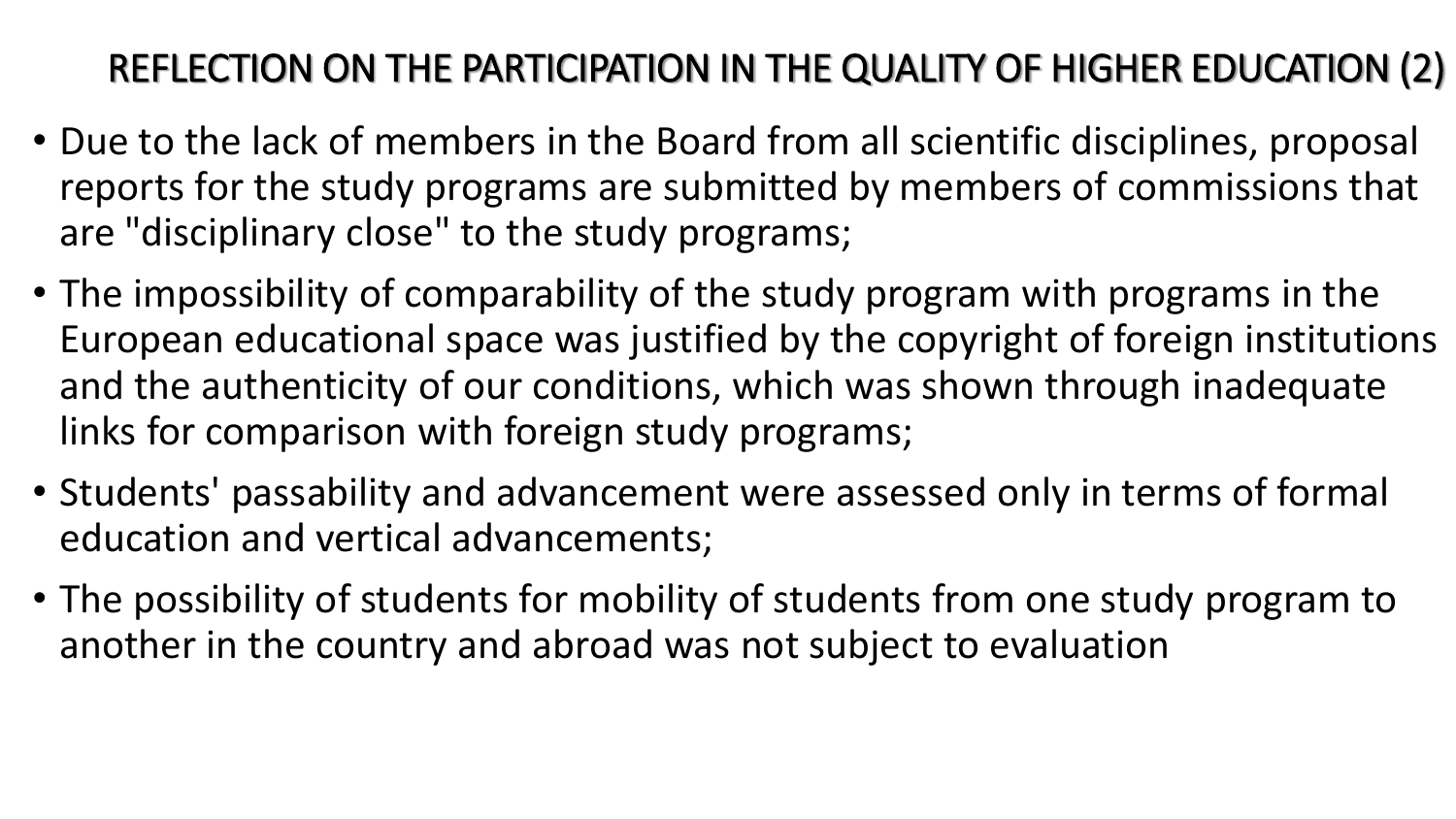### EXPERIENCES AS BENEFICIARY OF THE QUALITY OF HIGHER EDUCATION

- Less than 3 years after the adoption of the law, 15 days ago the election of members was completed, but according to the latest information, it has not yet been constituted the National Council which is the basic institution for quality assurance in higher education; (It is the only institution that "CARRIES" rules previously developed and proposed by both boards)
- The Evaluation board, as part of the Quality Agency, starts working in 2020, and in 6 months it will even work in 2020. has not performed any evaluation (According to the work report for 2020)
- Universities and faculties conduct self-evaluation according to a rulebook to be adopted by the National Council. (Article 55)
- The Accreditation Board performs accreditation according to the Rulebook of the standards and the procedure for accreditation of the higher education institutions and for the accreditation of the study programs which MUST be adopted by the National Council (Article 49)
- The legal basis for preparation of the study program report states the National Qualifications Framework;
- The guideline for preparing a study program report takes into account the elements of the National Qualifications Framework in terms of evidence-based documentation

• ...